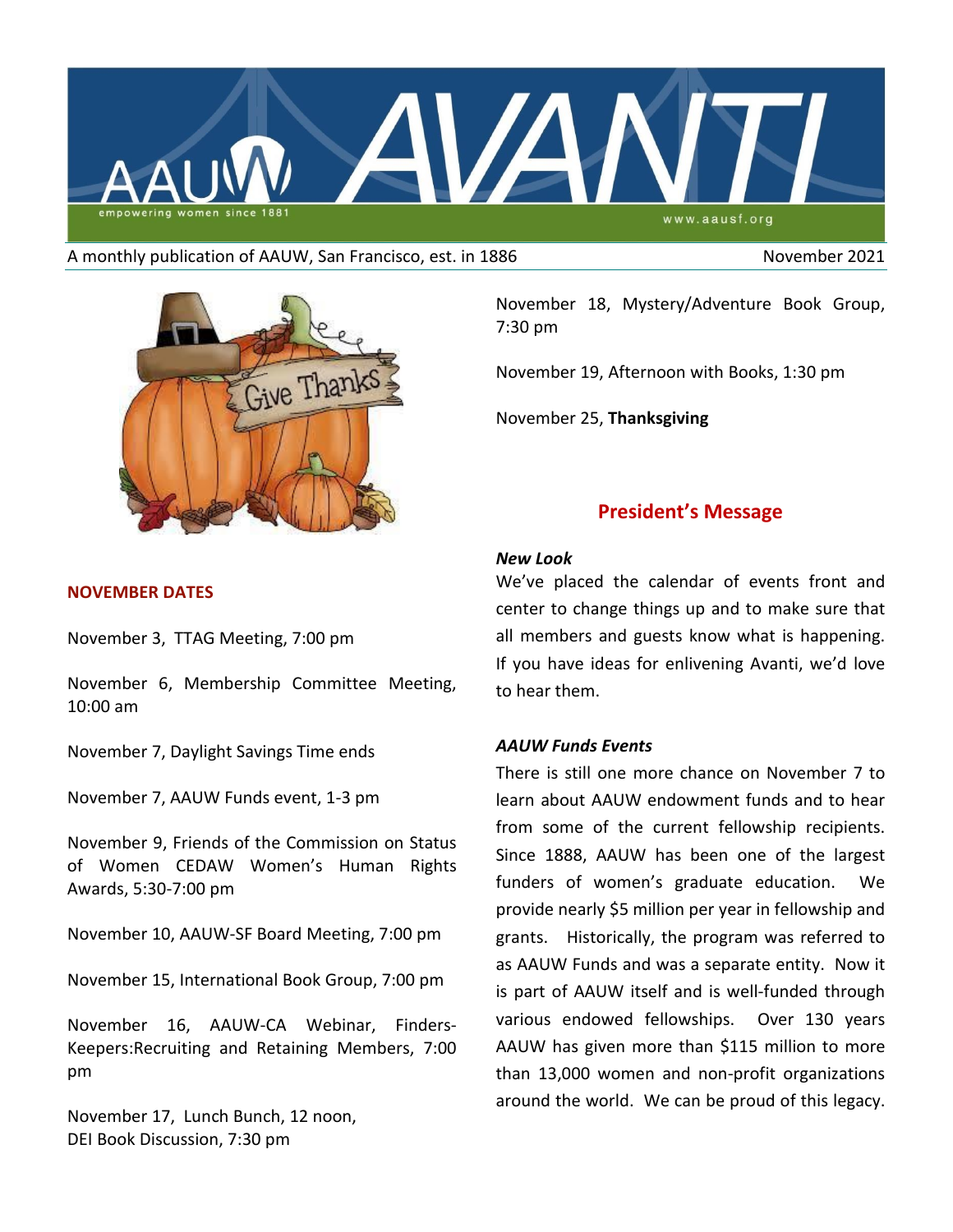To register for the free November 7 event, please go the state website at www.aauw-ca.org.

## *Covid-19*

Booster shots are now available for all brands of vaccines for those over 65 years old. I got mine at CVS by making an appointment online. Please make sure to get that booster jab!

Happy Thanksgiving!

**Barbara Spencer, Co-President**

We've had lots of activity in October and look forward to staying connected and doing great work.

We had a meeting for new and interested members, hosted by board member Roli Wendorf. We had 3 meetings on Saturday, October 23. We met our new Inter-branch Council President, Peggy Rozhon. Our annual Funds Luncheon was a Zoom meeting. The work these women are doing is making a difference in the world. It makes us proud of what our support is helping to create. You can find the event at:

[https://www.aauw-ca.org/aauw-2021-fund](https://www.aauw-ca.org/aauw-2021-fund-events/)[events/](https://www.aauw-ca.org/aauw-2021-fund-events/)

You'll read more about out TTAG event from Rosaura Valle in this newsletter.

AAUW SF - DEI Book Discussion will resume this month. We are reading The Color of Law by Richard Rothstein. Other dates and information will be emailed to all. Thank you for your suggestions.

Have a wonderful Thanksgiving! In health & happiness,

**Kelly Joseph, Co-President**

## **Board Meeting**

The next board meet in will be on November 10, 2021 at 7:00 pm. We will be meeting on Zoom.

All members are welcome. Contact Barbara at

## **Afternoons With Books**

**When: Friday, November 19, at 1:30 pm Where:** Zoom **What: Isaac's Storm** by Erik Larson Moderator: **Pat Spencer** Zoom coordinator: **Michelle Mammini**

### **International Book Group**

**Date: Monday, November 15, at 7:00 p.m. Book/Author: On Earth We're Briefly Gorgeous**, by Ocean Vuong **Where:** Corrine Sacks, 1835 Franklin St, #401, and on Zoom. **RSVP:** 

## **Mystery/Adventure**

**Date: November 18 at 7:30 PM. Location:** Zoom **Book & Author: Bloodroot**, by Cynthia Riggs **Reviewer:** Elaine Butler **Zoom Coordinator:** 

## **Lunch Bunch**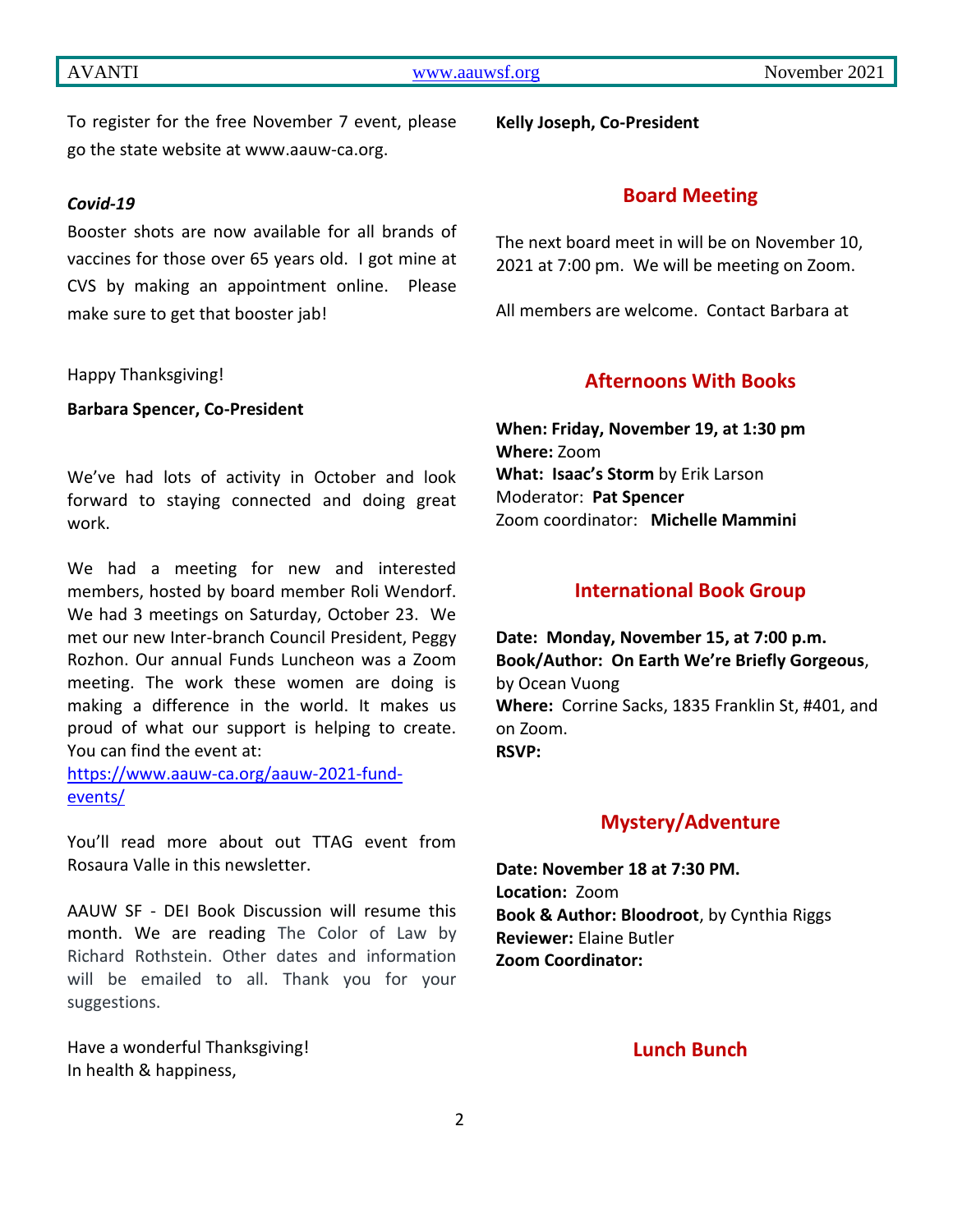## AVANTI [www.aauwsf.org](http://www.aauwsf.org/) November 2021

Welcome back to all of you who have patiently waited to return to our monthly lunch conversation. **When:** Wednesday, November 17 at noon **Where: Pacific Catch** 1200 Ninth Avenue (corner of 9<sup>th</sup> Ave and Lincoln Way) **Must be vaccinated!**

**RSVP:** 

# **Webinars at AAUW National and AAUW California**

Check out these worthwhile webinars:

## **Women in STEM: Monday, November 8, 1:00 PM PT**

Presented by national AAUW, a distinguished panel of STEM women leaders is moderated by Leshell Hatley, AAUW's new Director for STEM Programs.

To register: [Link](https://us02web.zoom.us/webinar/register/WN_IcE9_O57QNmxdTsE8Vwkuw?emci=fbcaf433-2238-ec11-9820-c896653b26c8&emdi=69af1e27-2338-ec11-9820-c896653b26c8&ceid=914222)

## **AAUW Fund Event: Sunday, November 7, 1:00 PM PT**

If you haven't attended any of the AAUW Fund events so far, you still have one more opportunity. This year California has 37 AAUW Fellows and grant recipients. Several of them will be giving an overview of their work in 5-7 minutes each. Among them, they cover a wide range of topics and have fascinating stories to tell. Presented by AAUW California.

To register: [Link](https://us02web.zoom.us/webinar/register/WN_SRjho3n4QmyTZ_Ds_nR28w)

## **Finders Keepers: Recruiting and Retaining Members**

#### **Thursday, November 11, 7:00 PM**

Attend this webinar to explore new and creative ideas from successful branches for finding and

keeping our best asset! Presented by AAUW California board directors Sharyn Siebert and Carol Holzgrafe.

To register: [Link](https://us02web.zoom.us/webinar/register/WN_qha_UY5SRQK7N2Jb3aYNBQ)

Remember that if you can't make it to a webinar, the recording will be available. You can check out past recordings for National AAUW webinars [HERE](https://www.aauw.org/resources/programs/webinars/) and for AAUW California [HERE](https://www.aauw-ca.org/category/2021-2022-webinars/)

#### *Roli Wendorf*

## **Tech Trek**

Tech Trek plans to have camp on campuses during the summer on 2022. We will be contacting 7th grade science teachers this month. If you know any science or math teachers in San Francisco Schools, please let me know.

**Elaine Butler**, Tech Trek Coordinator, SF Branch

# **TTAG NETWORKING EVENT and DOCUMENTARY DISCUSSION**

The Roman Stoic philosopher Lucius Annaeus Seneca said "It is quality rather than quantity that matters". The TTAG\* Networking Event that took place on Saturday, October 23, from noon to 1:00 PM was true to that quote. While the event was attended by a handful of people, it was an exciting, open, and productive discussion from women across the ages.

The online event was not your regular workshop; rather, a networking event for TTAG members to get to know each other while meeting around a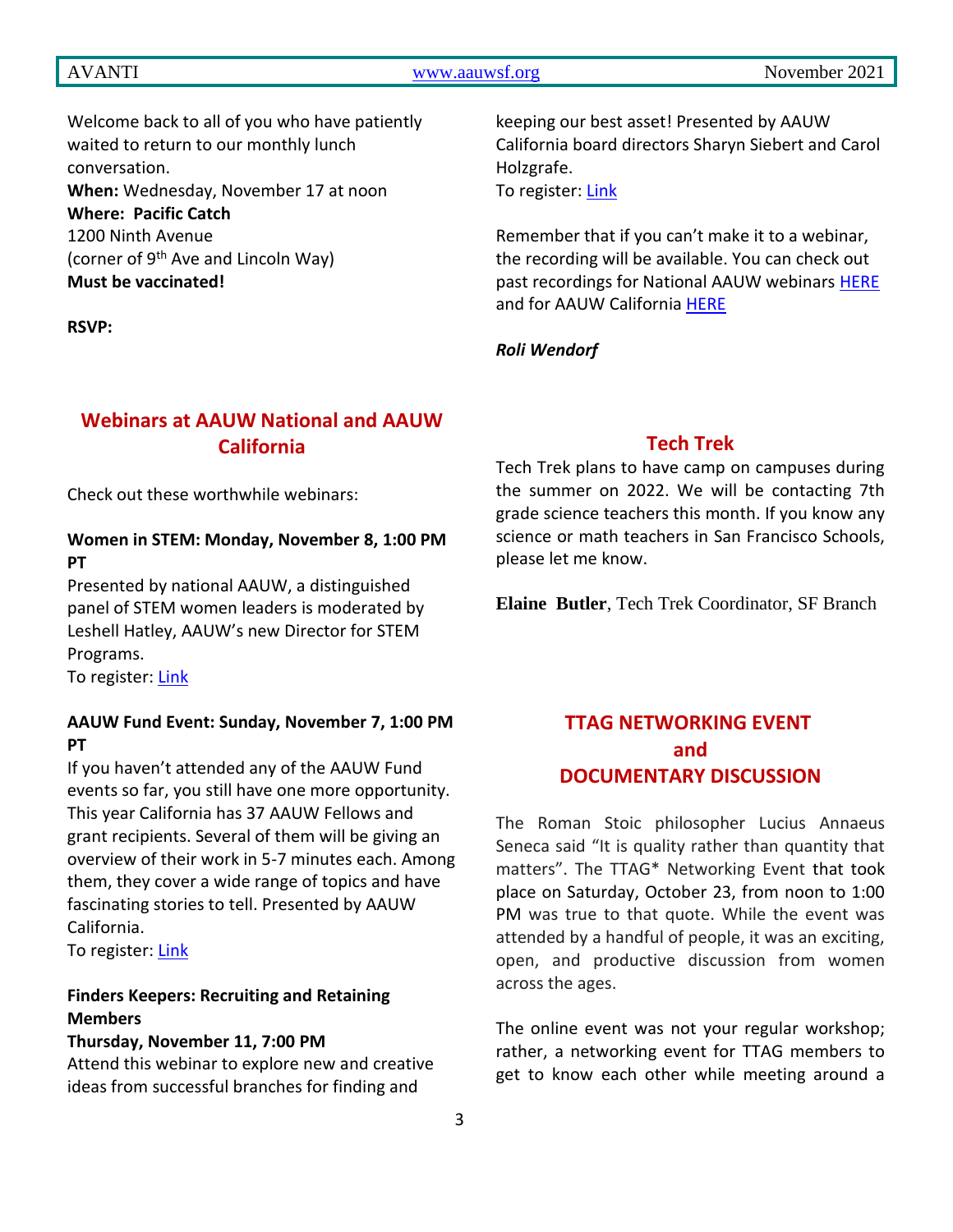documentary discussion. Participants were invited to watch beforehand *"Not the Science Type"* (see link below\*\*) a documentary featuring four inspiring women scientists who are challenging race and gender stereotypes in different fields of science.

Gitanjali Rao, a 15-year-old inventor, America's Top Young Scientist 2017 and TIME's Kid of the Year 2020, learned to tinker with the science kit her uncle gave her when she was four years old. She created over 10 innovations, some of which turned into real prototypes, from a device measuring the presence of lead in water to another measuring opioid prescription drugs.

Dr. Ciara Sivels, first Black woman to earn a PhD in nuclear engineering from the University of Michigan, was inspired by a high school chemistry teacher who kept pushing her own dreams. She eventually applied and was admitted to MIT, and now she is giving back as a mentor to tell Black girls that no goal or dream is too big.

Dr. Jessica Taaffe's challenge was navigating the atypical science career path, from lab bench to global health, while preserving her Latina cultural background and heritage. Her hope for the future is a world where diversity of expression, personality, and culture is not only tolerated but also appreciated.

Dr. Jayshree Seth, who grew up in a highlyeducated family in India, was destined to become an engineer. She discovered gender bias as she pursued her PhD in the US, being the only woman in a class of 15. She eventually achieved ed a very successful career in industry as a chemical engineer developing numerous patents.

Gitanjali, Ciara, Jessica and Jayshree are all bound by the common experience of feeling singled out, not the mainstream type. Yet, it is in the struggle against stereotypes, whether age, race, gender or cultural background, that they find their unique authentic self. They work hard at nailing down their career path in science until "it just clicks: you know you are doing what you are supposed to be doing". And last but not least, they all want to make the world a better place and strongly believe that science is a force for good in the world.



The event host was **Angelica Grace Lee**, **Tech Trek Alumna 2013** and first-year Law student at UC Hastings College of the Law in the City. From an early interest in forensic sciences, Angelica will likely move into Tech Law, which encompasses intellectual property, privacy issues and cybersecurity. Angelica shared college preparation tips with **Lexian Nguyen**, TTAG Newsletter Intern and junior student at Lowell High School. After a pictionary icebreaker organized by Angelica and using STEM-related words, participants delved deeper into a conversation around three major themes weaving through the documentary: Stereotypes, Career Path, and Science and Society.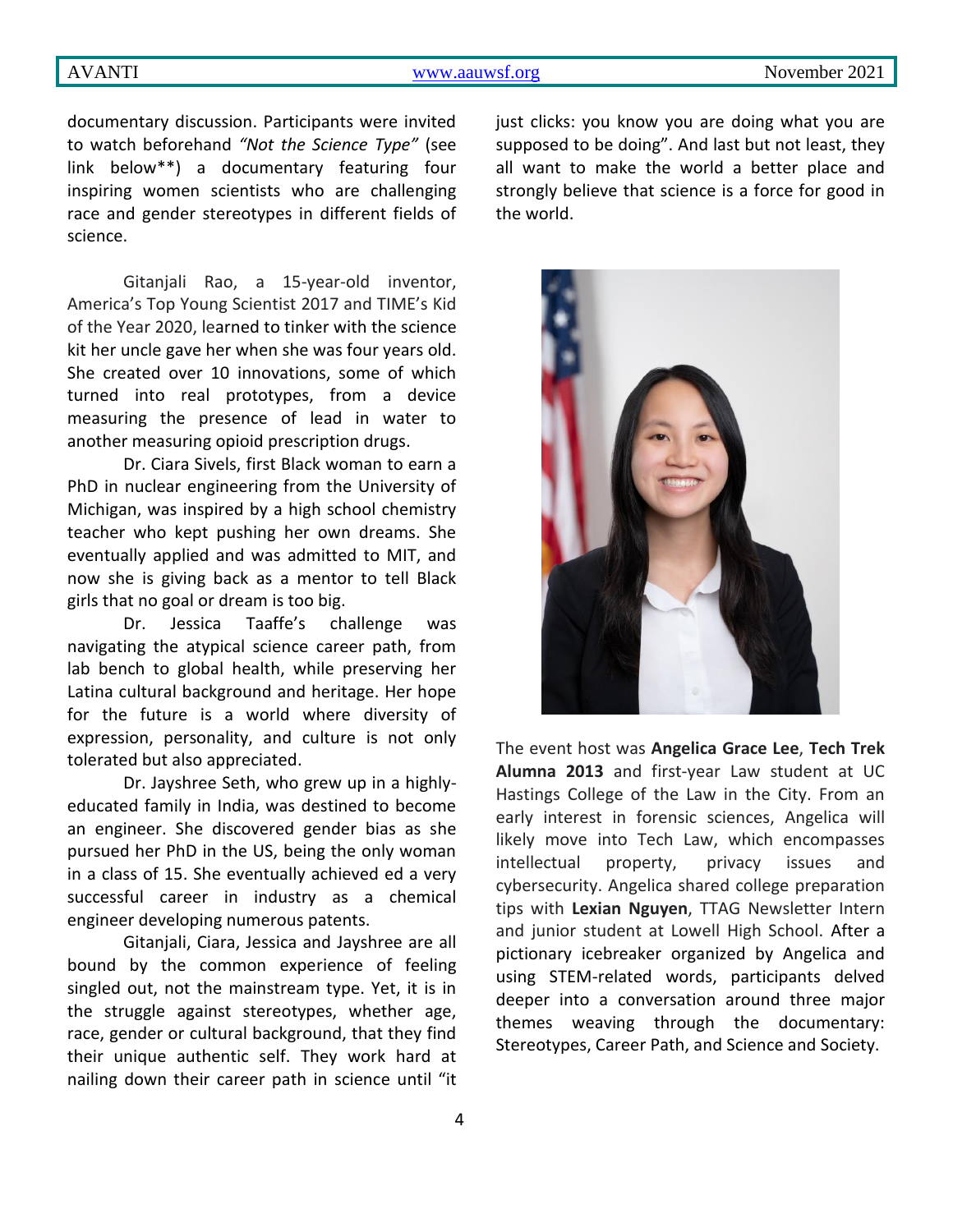#### AVANTI [www.aauwsf.org](http://www.aauwsf.org/) November 2021

Access to STEM resources (i.e. people in STEM and STEM content) and exposure to STEM opportunities are critical to engage girls and young women in science careers. While Lowell stands out for the extent of STEM programmatic offerings, many other public schools in San Francisco don't rate as high. It is the goal of the TTAG Program to supplement the exposure to STEM that students receive from their own school, family or social environment. If we want to serve through an equity lens, we need to ensure that Tech Trek is brought to those students who really need a Tech Trek experience.

As to our TTAG events, we hope that, with time, more TTAG members will be able to join and benefit from it. Right now, in the early days of TTAG, focusing on quality over quantity is an accomplishment in its own right.

## **Rosaura P.C. Valle, PhD TTAG Committee Lead**

\*TTAG: Tech Trek Alumnae Group \*\*

<https://www.youtube.com/watch?v=AgHIoyZjMCI>

#### **Pat Camarena**



## "**Gertrude.....More Than Meets the Eye"**

Growing up in the lap of luxury during the last quarter of the 19th century, New Yorker Gertrude lived in an elegant Fifth Avenue mansion and spent many summers in the family's summer mansion in Newport, Rhode Island. Many girls of her social class looked forward to marrying well and leading an active social life and possibly hosting events benefiting various cultural causes. Life had additional plans for Gertrude. As a teenager she had shown a flair for drawing and painting. While visiting Europe in the early 1900s, Gertrude discovered the developing Parisian art world of Montmartre and Monparnasse. Her latent creative instincts began to emerge. Gertrude was to become a gifted sculptor. She studied in New York at the Art Students League. In Paris, Auguste Rodin became her mentor. Her training with sculptors of public monuments influenced her later direction. One of her early works was exhibited at the Pan-American Exposition in Buffalo under an assumed name. She was afraid initially that her social status would prevent her from being considered a serious artist. Neither her family or her wealthy socialite husband were very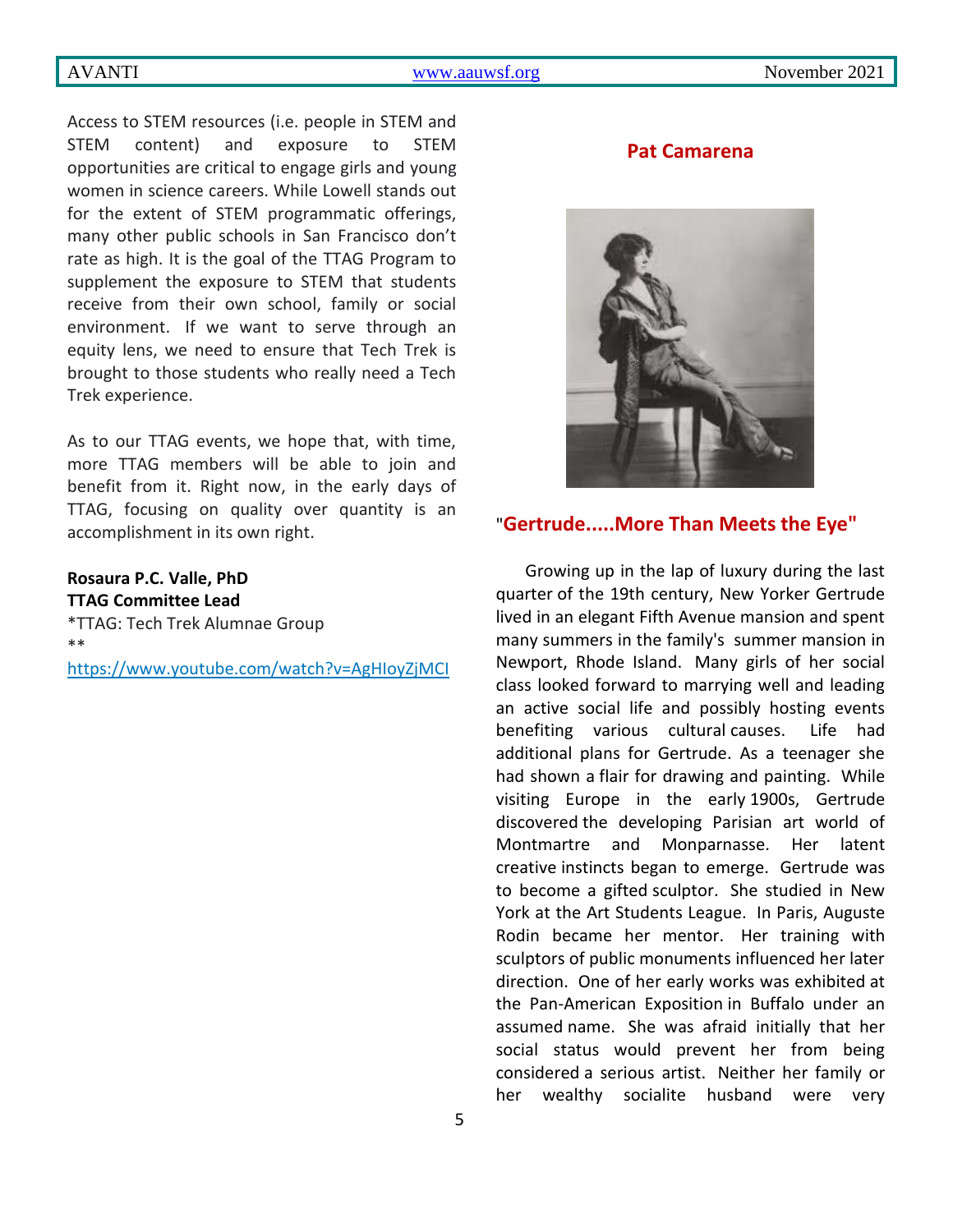supportive of her efforts. She believed that if she had been a man she would have been taken much more seriously. Eventually she got her own apartment and studios both in Greenwich Village and Paris. She began to exhibit her work under her own name including showing at the exclusive Paris Salon. She was awarded a bronze medal at the San Francisco World's Fair Exhibition in 1915. She had her own show in New York City in 1916.

World War 1 found her back in France where she established and ran a fully operational hospital outside of Paris for wounded soldiers. While there she had many opportunities to sketch the hospitalized soldiers. These sketches she was to later use to sculpt smaller pieces realistically depicting soldiers in wartime. In 1930 all the artwork of her friends and contemporaries that she had been able to afford to collect over the years became the basis of the Whitney Museum of American Art on the east side of Manhattan. Yes, this rich very talented socialite sculptor was Gertrude Vanderbilt Whitney. Some of us may remember her today also as the aunt of Gloria Vanderbilt, the future artist, founder of a jeans empire, and mother of CNN newsman Anderson Cooper. Gertrude herself was an incredibly talented woman in her own right and left an indelible mark on the New York City art community.

[www.whitney.org](http://www.whitney.org/) [www.joyofmuseums.com](http://www.joyofmuseums.com/) [www.nytimes.com/2021](http://www.nytimes.com/2021)

### **November Birthdays**

| Mattie Alperton   | November 1  |
|-------------------|-------------|
| Sandra Martino    | November 5  |
| Sherry Bridygham  | November 8  |
| Anna Yang         | November 19 |
| Roli Wendorf      | November 19 |
| Andrea Laudate    | November 26 |
| Kelly Joseph      | November 29 |
| <b>Beth Wells</b> | November 30 |

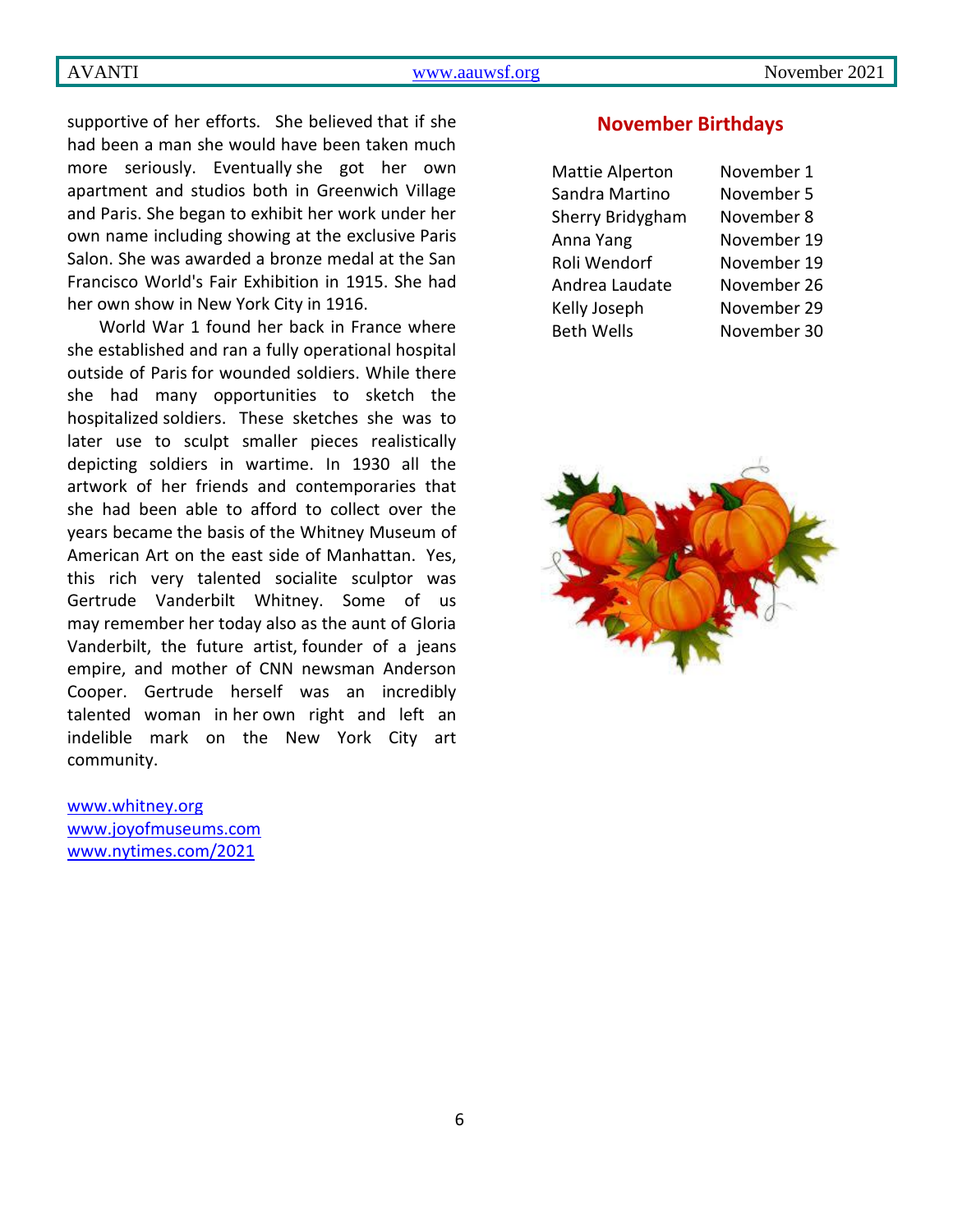## **AAUWSF Board**

Contact us: **[aauwsfbranch@gmail.com](file:///C:/Users/Corrine/Documents/Avanti/aauwsfbranch@gmail.com)**

**Co-Presidents Barbara Spencer Kelly Joseph**

**Treasurer Corrine Sacks**

**Secretary Rosaura Valle** **Nomination Kelly Joseph**

**Membership VP Mary Renner**

**Website Nora Lee**

**Public Policy**

**Legal Advocacy VP & Education Fund VP**

**Avanti Editor Corrine Sacks** **Silver Jubilee Fund Chair Mary Suter**

**Voter Information Sheila Bost**

**Tech Trek Elaine Butler**

**Tech Trek Alumnae Group Rosaura Valle**

**College/University Liaison Diversity, Equity and Inclusion Coordinator (DEI) Kelly Joseph**

# **November 2021**

| Sun | Mon                       | Tue          | Wed                                       | Thu                      | Fri                                | Sat                                |
|-----|---------------------------|--------------|-------------------------------------------|--------------------------|------------------------------------|------------------------------------|
|     | $\mathbf{1}$              | $\mathbf{2}$ | 3 TTAG<br>Committee<br>Meeting 7:00<br>PM | 4                        | 5                                  | 6 Membership<br>Committee<br>10 AM |
| 7   | 8                         | 9            | 10 Board<br>Meeting 7PM                   | 11                       | 12                                 | 13                                 |
| 14  | 15 Int'l Books<br>7:00 PM | 16           | 17 Lunch Bunch<br>12 noon                 | 18 Mystery/Adv<br>7:30PM | 19 Afternoon<br>w/Books<br>1:30 PM | 20                                 |
| 21  | 22                        | 23           | 24                                        | 25<br>THANKSGIVING       | 26                                 | 27                                 |
| 28  | 29                        | 30           | 31                                        |                          |                                    |                                    |

*If everyone is thinking alike, then somebody isn't thinking.*

George S. Patton, Jr.